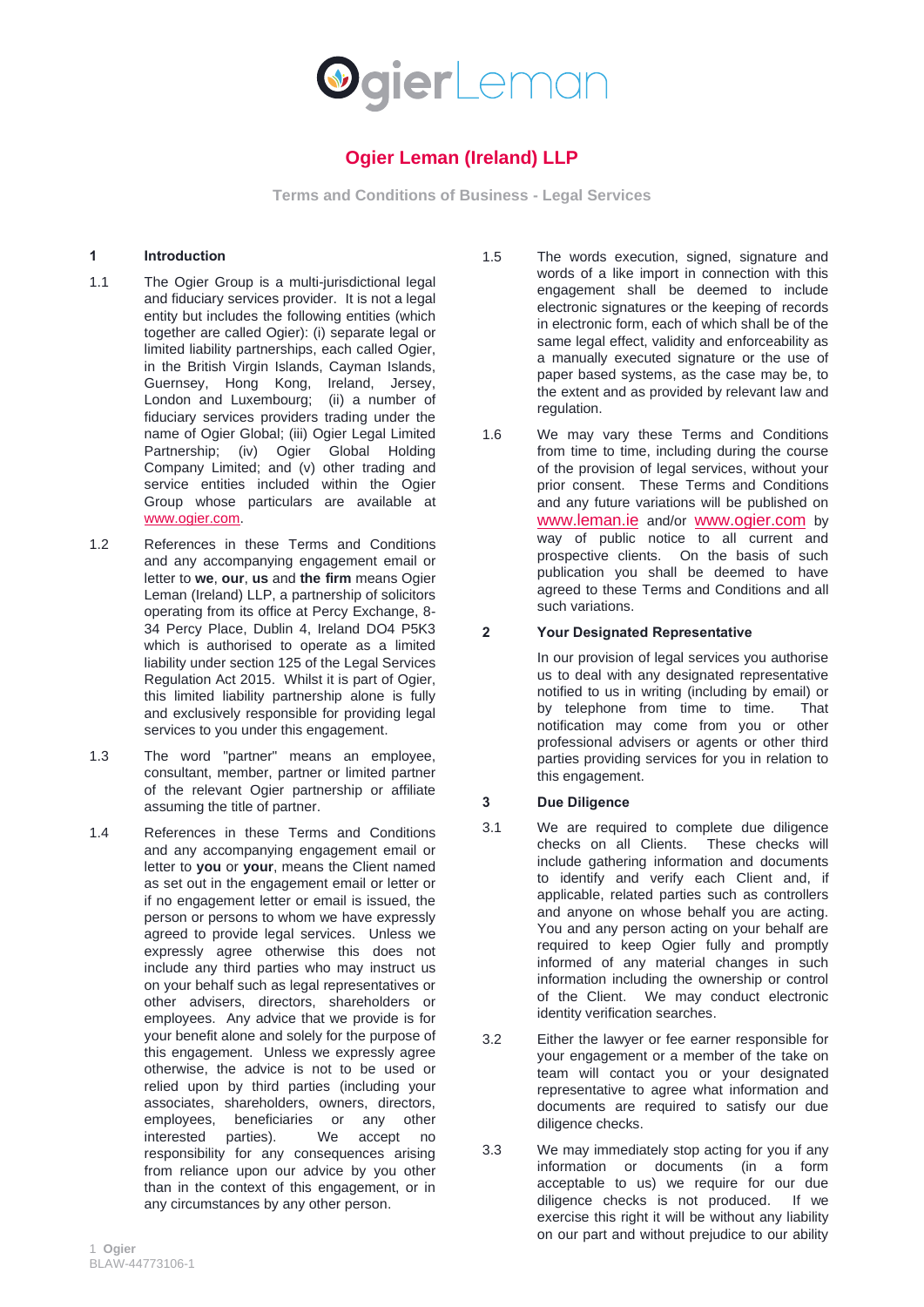to claim our fees, disbursements and charges incurred prior to that termination.

3.4 We are not permitted to provide final advice to enable a transaction to complete until our due diligence checks have been finalised. Any advice that we give to you prior to the completion of the due diligence checks will be taken to be preliminary advice on which you cannot place any reliance and for which we accept no liability.

#### **4 Appointment of Professionals**

- 4.1 Where you instruct us to assist with the selection and engagement of counsel, experts, agents, lawyers or other professionals those third parties will be engaged by us as your agent and you will be responsible for their charges (whether settled directly or added as a disbursement on our invoice). We shall not be responsible for any act or omission of such persons or, subject to clause 9, for the selection of those third parties nor for any loss or damage caused by inaccurate, incomplete or late instructions.
- 4.2 Where necessary in the course of acting for you we may request that a member of the Ogier Group trading under the name of Ogier Global provides fiduciary services to you and their terms and conditions available here will apply to those services. Unless agreed otherwise the fees of Ogier Global will be added as a disbursement on our invoice to you.

#### **5 Fees, Disbursements and Expenses**

- 5.1 Unless otherwise agreed, the time spent by our lawyers and other fee earners will be the starting point for the assessment of our fees. However we are entitled to take into account, when assessing rates and fees generally, other factors including the importance, urgency, novelty and complexity of the matter, the values involved, the number and length of any documents involved, any special skills required and the firm's experience, expertise and precedents. We are always willing to discuss with you a fair and reasonable method to determine our fees (including fixed fees) in any specific case. You may request an update on fees at any time during the course of our engagement.
- 5.2 Our billing rates vary according to the experience, qualifications and role of the individuals involved and are reviewed from time to time and may be adjusted as we consider necessary without notice. The rates applied will be those in force at the time the work is undertaken and are available on request.
- 5.3 You authorise us to incur and charge for disbursements such as those relating to registry fees, court fees, courier services,

government fees, travel expenses and other third party charges. In addition, a sundry expenses charge of up to 5% of fees may be included in each invoice to cover general expenses which it is not practical to charge on a provision basis such as those relating to telephone calls, printing and regulatory compliance which are not included within standard or fixed fees billed.

- 5.4 Although we may give estimates of fees, disbursements and charges, the amounts ultimately invoiced may vary from those estimates. We will endeavour to inform you as soon as possible if it appears that any estimate is likely to be exceeded or if there are significant changes to the variables on which the estimate was based. Failure to do so will not affect our ability to charge and your liability to pay the full amount of fees incurred.
- 5.5 If another member of the Ogier Group records time in a currency which is different to the billing currency the fees of that other Ogier Group member will be converted to the billing currency using the relevant Oanda rate as we may use from time to time. If a disbursement for which we request monies on account is denominated in a currency which is different to the billing currency, the disbursements will be converted to the billing currency using the relevant Oanda rate as we may use from time to time. Should there be any currency fluctuations in the period between the calculation being made and the disbursement being settled we reserve the right to charge for the additional cost.
- 5.6 Where more than one member of the Ogier Group is instructed to act on the same or similar matters, any member of the Ogier Group can bill on behalf of the other members instructed.
- 5.7 In the event that we are requested and authorised by you to provide copies of due diligence records to third parties outside of the Ogier Group, we may charge a fee depending on the extent of the due diligence required.
- 5.8 Where we are providing legal services to you in your capacity as trustee of a trust or administrator of any other legal or non-legal body and we receive a data protection subject access request from a person related to that trust or body we reserve the right to charge you, to the extent permissible, for any costs incurred in complying with that request.
- 5.9 Unless expressly quoted as including value added tax, all prices quoted are exclusive of value added tax, goods and services tax or other similar taxes or duties. We will add to your invoice any such tax that may be chargeable in respect of all or any part of the services which we provide as part of our engagement or any disbursements or charges in relation to those services.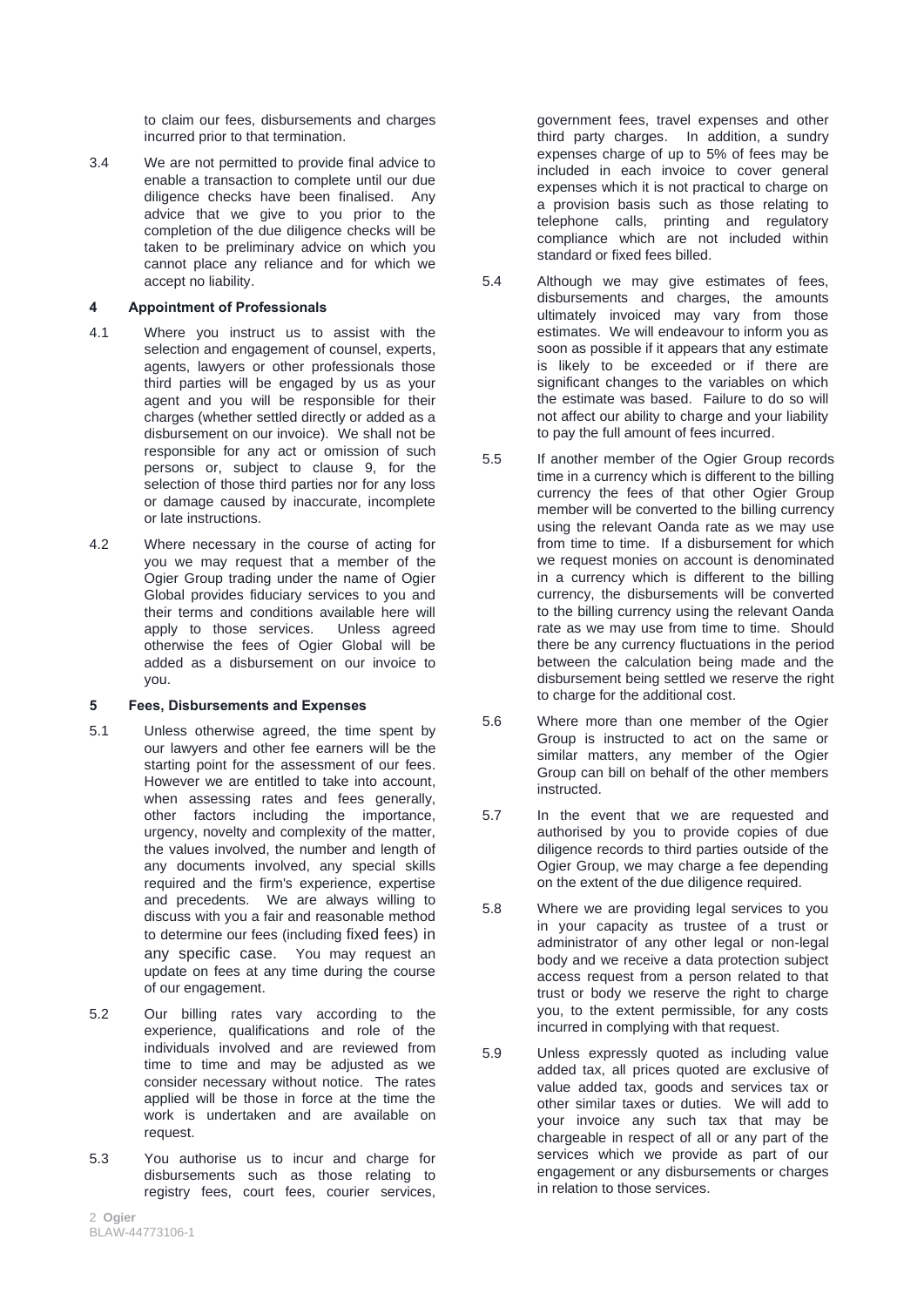- 5.10 If you are required to withhold or make any deductions in respect of any tax or similar levy, you will pay to us such additional amount to ensure that we receive the same total amount of the invoices.
- 5.11 Overtime charges may apply in respect of administrative services in circumstances where you have requested work on an expedited basis that requires overtime outside of normal office hours.

#### **6 Payments on Account and Client Account Funds**

- 6.1 We reserve the right to request a payment at any time on account of fees, disbursements and/or charges. Where significant or unusual third party payments are required we may forward any related invoices to you for direct payment.
- 6.2 We reserve the right to refuse to incur significant expenses or charges or engage with third parties on your behalf unless we are in receipt of monies on account. We further reserve the right to require you to engage directly with a third party.
- 6.3 All clients' money accepted by the firm will be held in an account separate from the firm's money. It will be held on trust or on account for the client as applicable. We pay interest on clients' money in certain circumstances. Please ask if you would like further details of this.
- 6.4 Any monies retained in our client account (irrespective of the reason for which they are held) shall be placed on account with a bank in accordance with any relevant professional rules. In the event of such a bank being unable to meet its obligations to its creditors for any reason (including but not limited to any form of insolvency), we shall not be liable to any person for any costs, claims or expenses or any losses (whether consequential or otherwise), damages or liabilities howsoever arising and your liability for payment of our fees, disbursements and charges shall remain unaffected.
- 6.5 Paragraph 6.4 shall not apply in respect of undertakings we provide to any of our clients or to third parties as part of the legal services which we provide (unless otherwise expressly stated in the terms of the undertaking).
- 6.6 Where we are holding money for you on account or otherwise and we have suspicions of money laundering or any illegal activity we reserve the right to refuse to transfer out such money without the prior sanction of any relevant authorities. We may not be able to notify you of the reasons for such refusal.
- 6.7 We will return any residual client funds as soon as there is no longer any proper reason to retain those funds. We will make reasonable

3 **Ogier** BLAW-44773106-1 attempts to trace you (or, where different, the owner of the funds) by reference to the amount of money remaining and the costs associated with tracing you or the owner. Where you or the owner cannot be traced or instructions cannot be obtained or fulfilled for whatever reason and subject to local professional rules, we will donate the funds to charity or as otherwise agreed with the local law firm regulator.

# **7 Payment**

- 7.1 Invoices are usually issued monthly in arrears and generally include all fees, disbursements and charges incurred and notified to us up to the date of the invoice. Interim invoices may be issued. Payment is due immediately and you may be contacted by our credit control team in relation to any unpaid invoices which are older than 15 days.
- 7.2 Where we are holding money for you, on account or otherwise, we may use this money towards payment or part-payment of any of our outstanding invoices. Unless otherwise agreed (for example in the engagement email or letter, or fee estimate) or as otherwise provided by relevant law or regulation we will inform you when this is being done. Should you inform us in writing within 7 days of the date of the invoice of a bona fide dispute in relation to our fees, disbursements or charges, we will place such funds on a suspense account pending resolution of any such dispute.
- 7.3 If payment is not made within 30 days, we may charge interest at a monthly rate of 2%.
- 7.4 Without prejudice to our right to claim interest, if payment is not made when due in relation to any invoice or request for monies on account, we may stop acting for you or refuse to release a work product and retain documents and papers belonging to you, together with our own records, pending payment in full. You agree that this may act as a waiver (to the extent permissible) of any local conduct rules on a lawyer's ability to cease work.
- 7.5 Where we are instructed by more than one client, responsibility for our fees will be joint and several unless agreed otherwise with us.
- 7.6 You remain personally responsible for payment of our fees where it is intended that our fees will be met from any source other than your own funds. You are liable when payment is due, whether or not monies are available from any such other intended source and whether or not the invoice is sent to a third party. Without limitation this includes where instructions are given on your behalf, or where you act as trustee or as liquidator, receiver or administrator of a company or other body and our fees, disbursements and charges are intended to be met out of the other party's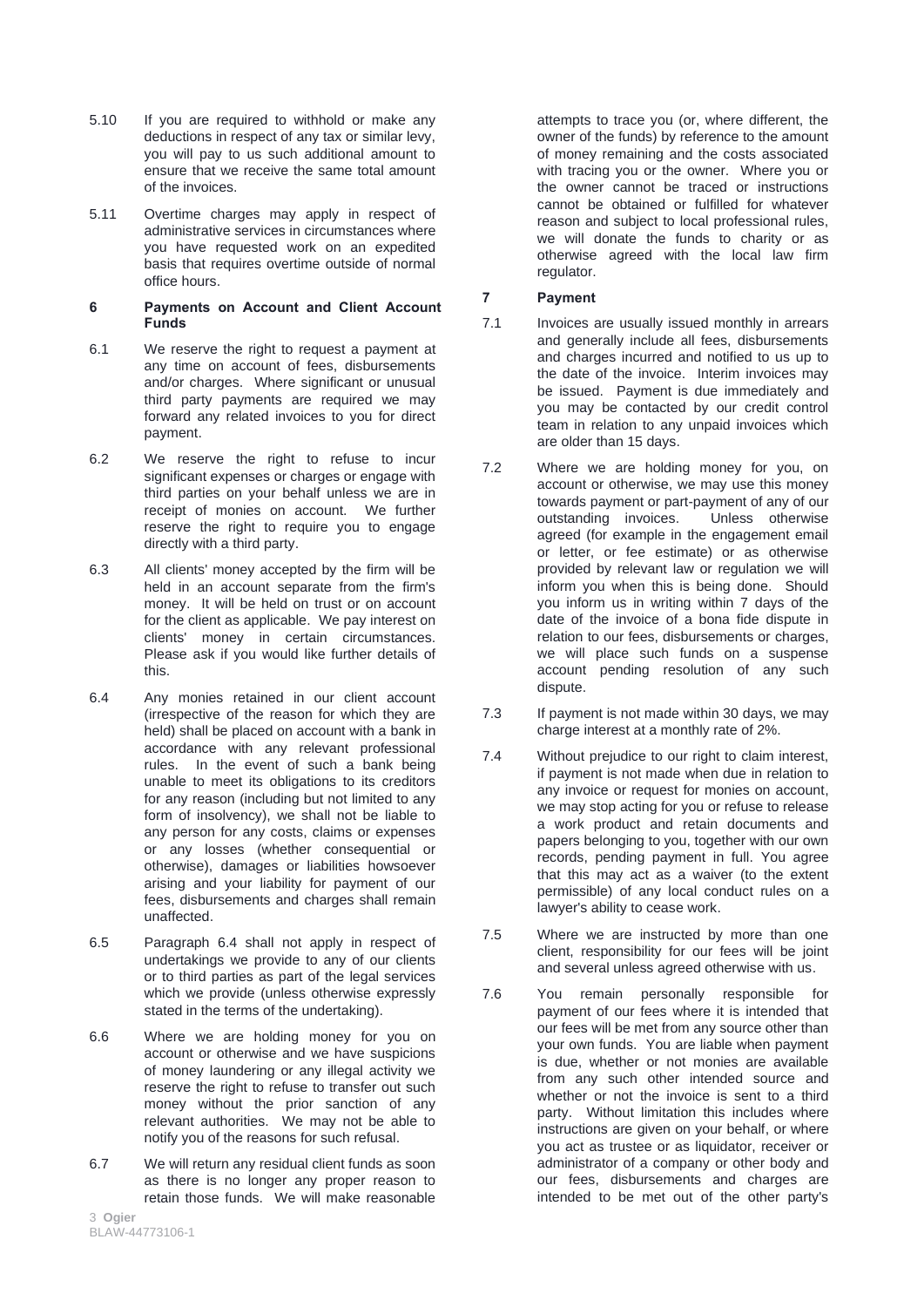assets, or trust or company assets, as the case may be.

# **8 Confidentiality and Data Protection**

- 8.1 References in these Terms and Conditions to **Client Information** means all the details we hold about you and the matters upon which we are instructed by you, whether those details are supplied by you or come from third parties. We are committed to ensuring that any confidential Client Information is kept confidential in accordance with these Terms and Conditions.
- 8.2 Where such Client Information consists of personal data about you and/or your officers, employees, shareholders, beneficial owners, associates, agents and, where applicable, family members you acknowledge that we may process such personal data in accordance with applicable data protection legislation and our privacy policy which is available [here](http://www.ogier.com/privacy-policy) or on request. Ogier and you will each comply with the applicable data protection legislation.
- 8.3 Any information related to the business, finances, partner, employee or consultant, of any member of the Ogier Group which is identified as or can reasonably be considered as confidential (**Ogier Confidential Information**) shall be treated as confidential.
- 8.4 Neither party shall disclose to any third parties any confidential Client Information or Ogier Confidential Information unless: (a) such disclosure is permitted by these Terms and Conditions; (b) the other party has otherwise consented to such disclosure; (c) such information is already in the public domain (other than as a result of unauthorised or improper conduct of the recipient); or (d) the other party is required by any law or order of any court, tribunal or judicial equivalent or pursuant to any direction, request or requirement (whether or not having the force of law) of any governmental, regulatory or supervisory body.
- 8.5 We may disclose confidential Client Information for legitimate business purposes to any of the following, which may be in another country:
	- (a) other members of the Ogier Group;
	- (b) professional third parties instructed by us or you in connection with the Engagement; and
	- (c) service providers or agents who are subject to duties of confidentiality such as auditors, credit reference agencies, insurers, debt collectors and providers of computing facilities.
- 8.6 The legitimate business purposes for which we may disclose confidential Client Information include but are not limited to:
	- (a) the provision of our services to you;
- (b) general client and matter management, undertaking internal conflict of interest checks, anti-money laundering and financing of terrorism checks, analysing Ogier's performance and generating internal financial and marketing reports;
- (c) assessing legal and financial risks and collecting debts;
- (d) ensuring that our client care is of the highest quality; and
- (e) marketing Ogier's services to you in the future, which may involve contacting you or, where applicable, individuals within your organisation using the contact details that you have provided to us.
- 8.7 From time to time we may wish to refer to you as a client of Ogier in publications or other marketing material. We may also wish to refer to matters on which we have acted for you where we reasonably consider that such matters are in the public domain or are otherwise not of a confidential nature. Unless you advise us otherwise in writing (either generally or in relation to any particular matter), we will take it that you consent to this.
- 8.8 If we have suspicions of money laundering based on information obtained by us professionally, it may be necessary or appropriate for us to report those suspicions to the relevant authorities. Such a report does not breach any duty of confidentiality.
- 8.9 Where any transfer of Client Information as described in these Terms and Conditions is to any person in another country, such transfer is on the basis that anyone to whom we pass it provides an adequate level of protection. However:
	- (a) that other country may not provide the same level or type of statutory (other legal) protection as your country; and
	- (b) in some circumstances, your Client Information may be accessed by law enforcement agencies and other authorities to prevent and detect crime and comply with legal obligations.
- 8.10 You must ensure that any Client Information provided to us has been provided legitimately and with the relevant person's consent or acceptance where necessary and where the Client Information consists of personal data that you have complied with all applicable data protection legislation for providing such data to us.

# **9 Limitation of Liability**

9.1 Our aggregate liability in contract and in tort (including negligence) or under statute or otherwise, for any loss, liability or damage suffered by you or any other person that may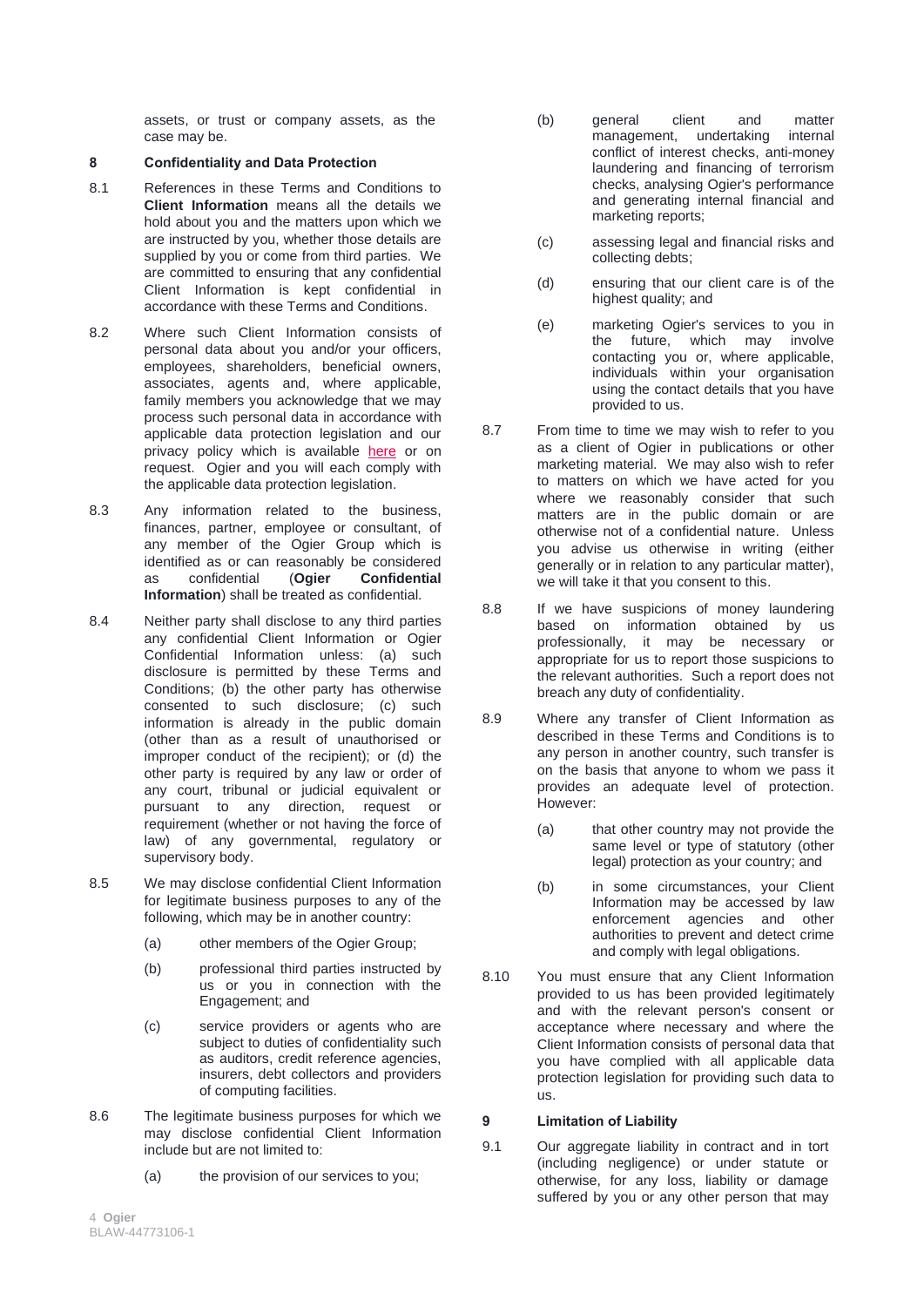arise from or in connection with our services (**Loss**) shall be limited to £5,000,000. This is agreed as a reasonable limitation on our liability. In the event we are acting for multiple clients or there is more than one person who is found to have suffered Loss the maximum contractual aggregate liability will apply to be shared amongst all of those persons.

- 9.2 We shall not be liable for any Loss which is considered to be indirect or consequential loss (including loss of business opportunity, loss of profit or loss of anticipated saving or benefit).
- 9.3 We shall not be liable for any Loss directly caused by, directly resulting from or directly arising out of:
	- (a) a Cyber Act;
	- (b) any partial or total unavailability or failure of any Computer System;
	- (c) the receipt or transmission of malware, malicious code or similar by us or any person acting on our behalf; or
	- (d) the failure or interruption of service provided to us or any other party acting on our behalf by an internet service provider, telecommunications provider or cloud provider or by any utility provider (where such failure or interruption impacts a Computer System owned or controlled by us or any other party acting on our behalf).

For the purposes of this clause:

**Cyber Act** shall mean an unauthorised, malicious or criminal act or series of related unauthorised, malicious or criminal acts, regardless of time and place, or the threat or hoax hereof, involving access to, processing of, use of or operation of any Computer System; and

**Computer System** shall mean any computer, hardware, software, communications system, electronic device (including but not limited to smart phone, laptop, tablet, wearable device), server, cloud or microcontroller including any similar system or any configuration of the aforementioned and including any associated input, output, data storage device, networking equipment or back up facility owned or controlled by us or any other party acting on our behalf.

9.4 If you, or a party whom you represent or who otherwise may claim through you, suffer or incur any Loss you and any such party may only have recourse to the assets of the relevant Ogier partnership you have engaged in respect of that loss or damage. For the purpose of this clause the assets of that partnership include all rights or claims (including any indemnity) of the partnership or the partners or any other employee or consultant pursuant to any

professional indemnity or similar insurance held or maintained by Ogier.

- 9.5 Apart from the relevant partnership's assets, you and any such other party will have no recourse to the personal assets of any partner, employee or consultant, their respective personal representatives or any related person. You agree not to bring a claim against any of our employees or consultants personally (or in the case of Ogier Leman (Ireland) LLP, its partners or members). This paragraph shall not exclude or limit the liability of the relevant partnership for the acts or omissions of its employees performed under its supervision or within the scope of the employee's contract of employment.
- 9.6 If you have agreed to limit the liability of a coadviser or you are unable to recover from that co-adviser for any reason, you also agree that our liability of whatsoever nature and howsoever arising is limited in the following way: our liability excludes any amount which we would have been entitled to recover from that co-adviser in contribution proceedings had you not agreed to the limitation with that co-adviser or had you not been unable to recover from that co-adviser.
- 9.7 Any claim whether in contract or tort (including negligence) or under statute must be made within three years of the date on which the relevant work was performed or if the Engagement was terminated, within three years of the date of termination.
- 9.8 For the purposes of clause 9.7:
	- (a) the date shall be the date when the earliest cause of action (in contract or tort or under statute or otherwise) shall be deemed to have accrued in respect of the relevant claim; and
	- (b) a claim shall be "made" when court or other dispute resolution proceedings are served on us.
- 9.9 Nothing in these terms shall limit or exclude any liability that cannot lawfully be excluded including liability for fraud or fraudulent misrepresentation.

#### **10 Termination**

- 10.1 You may terminate our engagement at any time by notice in writing to the partner responsible for the matter.
- 10.2 In addition to the grounds for termination under paragraphs 3.3 and 7.4, we may also stop acting for you in any of the following circumstances: (i) we believe that your actions may potentially breach any laws, regulations, rules or codes; (ii) we consider there has been a breakdown in confidence and trust between us; or (iii) in any other circumstances where, in our opinion, it is not appropriate or possible for us to continue acting.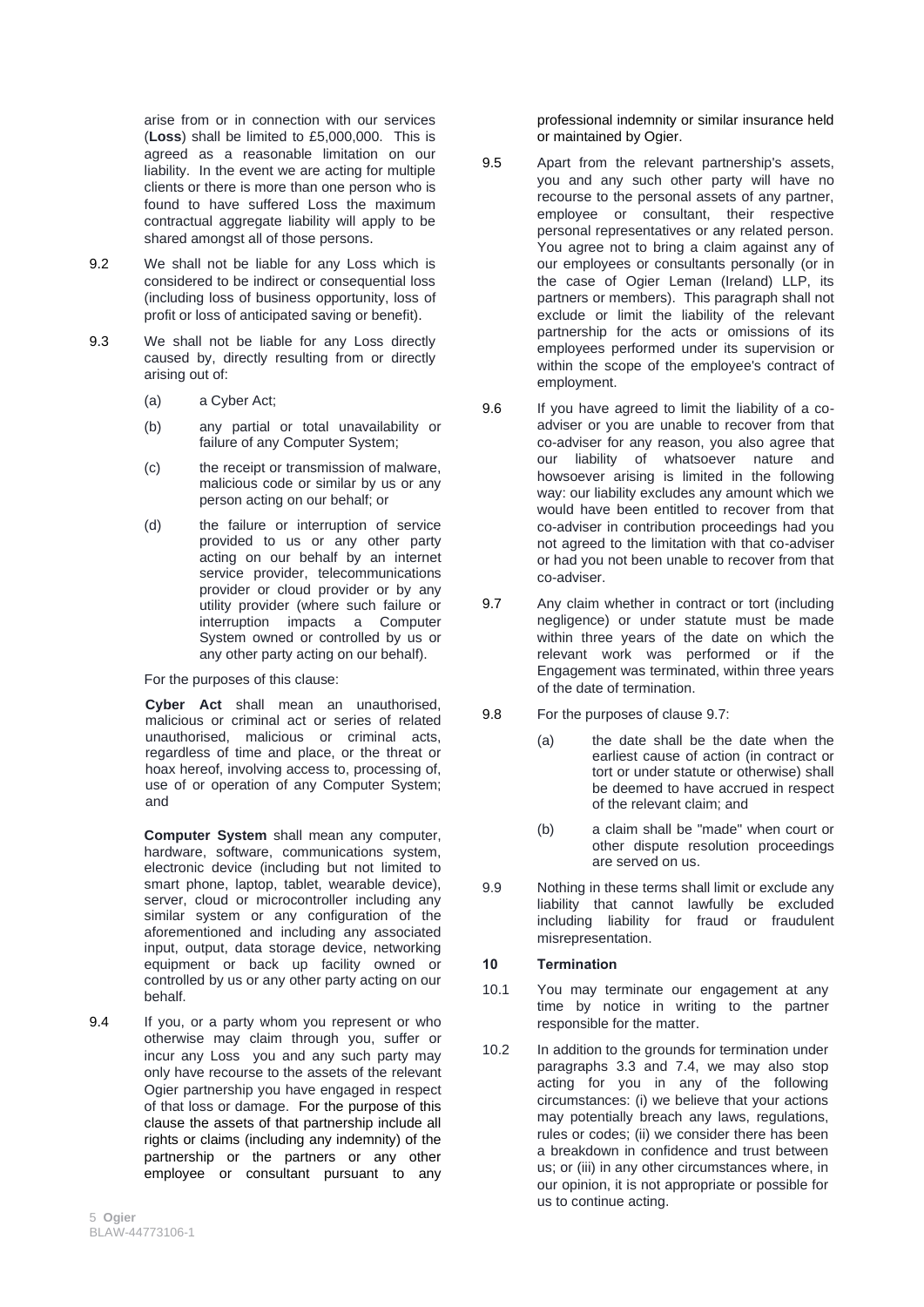10.3 If for any reason we cease to act for you before the conclusion of the matter, you will be responsible for our fees, disbursements and charges incurred up to the date of termination and for any fees, disbursements and charges associated with the transfer of your files to another adviser of your choice.

#### **11 Conflicts of Interest**

- 11.1 As a matter of policy we will not accept a general retainer to act for you. We reserve the right to decline any matter for any reason, or to decline to continue to act further on the grounds of conflict of interest (as to which our determination shall be final).
- 11.2 It is a condition of our engagement that we may represent, now and in the future, existing or new clients in any matters or disputes even those potentially or actually adverse to you or any of your affiliates. This only applies where those matters or disputes are not substantially related to our work for you and where we do not have material confidential information relevant to the matter or dispute. You acknowledge that such circumstances do not constitute a conflict of interest.
- 11.3 A conflict of interest does not necessarily arise where we act for more than one party in the same transaction or matter, although in order to so act we may need to seek the consent of you and the other party. If you consent to us acting for more than one party in relation to the same subject matter you accept that we may come into possession of information relevant to your matter from another party which we are unable to share with you, and you accept that this will not, of itself, constitute a conflict of interest which would prevent us from acting for you or the other party.
- 11.4 A conflict of interest may arise where our duties to act in the best interests of two or more clients in relation to the same or related matters conflict or where our own interests conflict with those of our client. Subject to certain exceptions we are prohibited by professional rules governing the conduct of lawyers from acting in any matter where there would be a conflict of interest or significant risk of a conflict of interest. In order to minimise the likelihood of a conflict arising, you must notify us as soon as possible as you become aware of a potential conflict, or situation that may give rise to a conflict.
- 11.5 Under no circumstances will we represent parties on opposite sides of the same litigation or other proceedings. In the unlikely event that we are already engaged by clients who then become adverse to one another, we will cease acting for one or both parties depending on the existence of any applicable contractual terms.

#### **12 Parallel Retainers – M&A Transaction**

- 12.1 Where the engagement relates to you and any other person (whether identified or not) competing for the same asset or objective you confirm your consent for us to advise any of the following: (a) other actual and potential competing bidders or their providers of finance; and (b) other providers of professional services engaged by them, whose interests may be adverse to yours in connection with such transaction. We will only consider advising another party as well as you if we have satisfied ourselves that (i) we are able to do so in accordance with applicable laws and regulations and (ii) sufficient resources are available to enable us properly to support more than one client team. Where you irrevocably withdraw from the transaction you specifically agree that subject to treating all information confidential individuals who have worked on your engagement may act for the client(s) remaining.
- 12.2 With a view to protecting your interests, we will put in place working arrangements intended to preserve the confidentiality of your information and that of our other clients during any matter on which parallel retainers exist. These include separate teams of partners and employees for different clients and information barrier procedures to prevent the flow of confidential information between client teams.
- 12.3 As a result of these working arrangements, we may become aware of confidential information relating to another client that may be material in the context of our work for you. You acknowledge that we will not disclose to you, or use for your benefit, confidential information relating to another client, nor will we be under any obligation to you to do so. We will of course apply the same principles, vice versa, in relation to the non-disclosure of your confidential information to other clients. Furthermore, we will not be able to become involved for you (or the other client(s)) in direct litigation or regulatory proceedings between you and the other client(s) in relation to a matter on which parallel retainers exist, although by accepting your instructions we confirm that we do not anticipate that this will be an issue.

#### **13 General**

13.1 All copyright and intellectual property rights in materials that we generate for our clients belongs to us. You are entitled to use those documents for the purposes for which they were obtained and for all reasonably associated purposes. Without our prior written consent any other use of those documents including reproduction, sharing, modifying,<br>distributing or republication is strictly republication is strictly prohibited. Subject to the provisions of applicable professional rules you are not entitled to receive or review our internal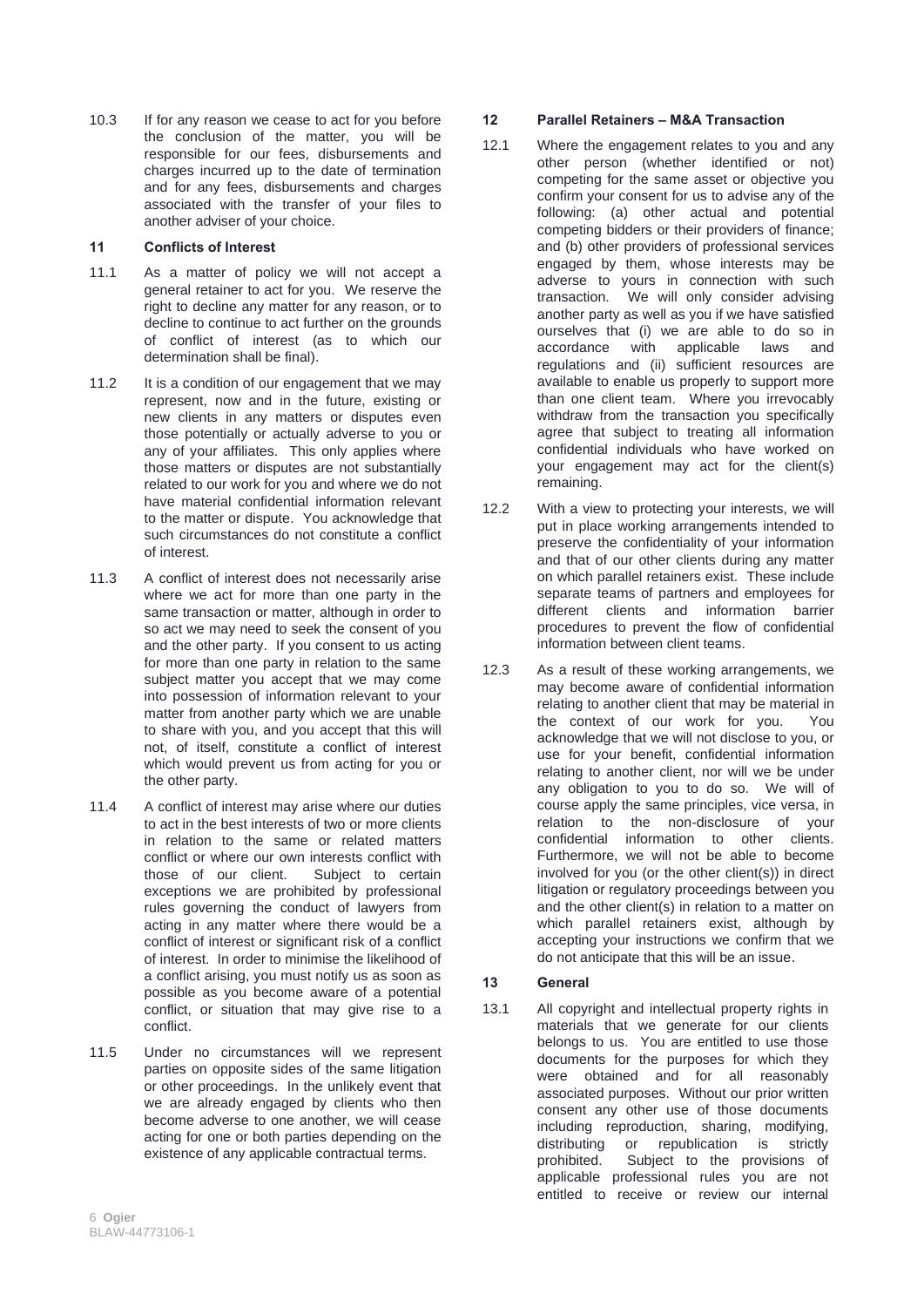correspondence relating to your matters irrespective of whether our fees on those matters included the production of that correspondence.

- 13.2 We will retain documents relating to this engagement in accordance with our current<br>record retention policy. All documentation record retention policy. (including original documentation) that we hold or are requested to hold for you in safekeeping will be held by us at your risk and we accept no responsibility or liability whatsoever or howsoever arising in relation to the storage or destruction or loss of any such documentation. We recommend that you retain a copy of all such documents for your own reference.
- 13.3 In order to communicate with you efficiently, we may communicate with you by e-mail or other methods of communicating via the internet. To the extent practicable any internet communications will be encrypted. In limited circumstances we may communicate with you by unencrypted email unless you expressly instruct otherwise Internet communications, however, cannot be guaranteed to be secure or error-free as they may be intercepted, corrupted, lost, arrive late or contain viruses. We do not accept liability for any interceptions, errors or omissions in the context of a message sent by internet transmission.
- 13.4 We will exercise reasonable skill and care in the course of our dealings with you. A relationship of utmost good faith exists between us and you. You agree that you will provide us with all information and documentation that may reasonably be required for us to advise you in relation to our engagement. As such do not rely upon us having any documentation or information that you may have provided to us in relation to any prior engagement. You must ensure that such information and documentation is and remains true, accurate and complete in all material respects and is not misleading. We will not seek to independently verify the truth, accuracy or completeness of information and documentation you supply to us save where we specifically agree in writing to do so.
- 13.5 If our service falls short of your expectations in any way, please advise the partner responsible for the matter immediately. A copy of our complaints procedure is available on request.
- 13.6 Our advice is applicable to Irish law in force at the time we provide our services and we are not responsible for advising on changes in the law after we have delivered our advice. We are not responsible for compliance with any laws or regulations of any jurisdiction other than Ireland. We therefore rely on the strict understanding that you have obtained, or will obtain, proper professional advice on the laws of every relevant jurisdiction other than those

on which Ogier Leman (Ireland) LLP has expressly agreed to advise.

- 13.7 Neither party shall be entitled to assign or otherwise transfer the benefit or burden of the Engagement to any other person without the prior written consent of the other party unless such assignment or transfer is by Ogier to a successor in title or another member of the Ogier Group.
- 13.8 Notwithstanding the references to "advice" in these Terms and Conditions, you acknowledge and agree that Ogier are acting in an "information" capacity and are contributing a limited part of the material on which you will rely when making a decision. At no time is the advice given by us to be regarded or construed as evaluating or recommending a commercial decision or a given course of action. The determination and the consequences of any course of action are matters entirely to be determined by you. Without prejudice to clause 9 you agree that our liability is limited only to the extent of any financial consequences of the information being provided being wrong, even if the information was critical to the decision of whether to enter into the transaction.
- 13.9 We do not provide investment advice and unless otherwise agreed by us in writing we do not provide tax advice.
- 13.10 In the event that any provision of the engagement is held by a court or tribunal of competent jurisdiction to be invalid, void or otherwise unenforceable, the provisions of this engagement shall be severable and the remaining provisions shall remain enforceable.
- 13.11 We will not be liable for any failure or delay in providing any services as a result of circumstances beyond our reasonable control including, without limitation, pandemic, fire, flood, storm, earthquake, wars, cyber events and riots.

# **14 Governing Law and Jurisdiction**

The terms of this engagement are governed by the laws of Ireland. Subject to clause 15 both parties submit to the non-exclusive jurisdiction of the courts of Ireland in respect of any dispute arising out of or in connection with the terms of this engagement.

# **15 Arbitration and Waiver of Legal Proceedings**

15.1 Any claim, dispute and controversy arising out of or in connection with our engagement (including, without limitation, any question regarding this engagement's existence, validity or termination or any claims of professional negligence) may, at Ogier Leman (Ireland) LLP's sole option, be referred to and finally resolved by arbitration under the LCIA Rules, which Rules are deemed to be incorporated by reference into this clause. Judgment on the